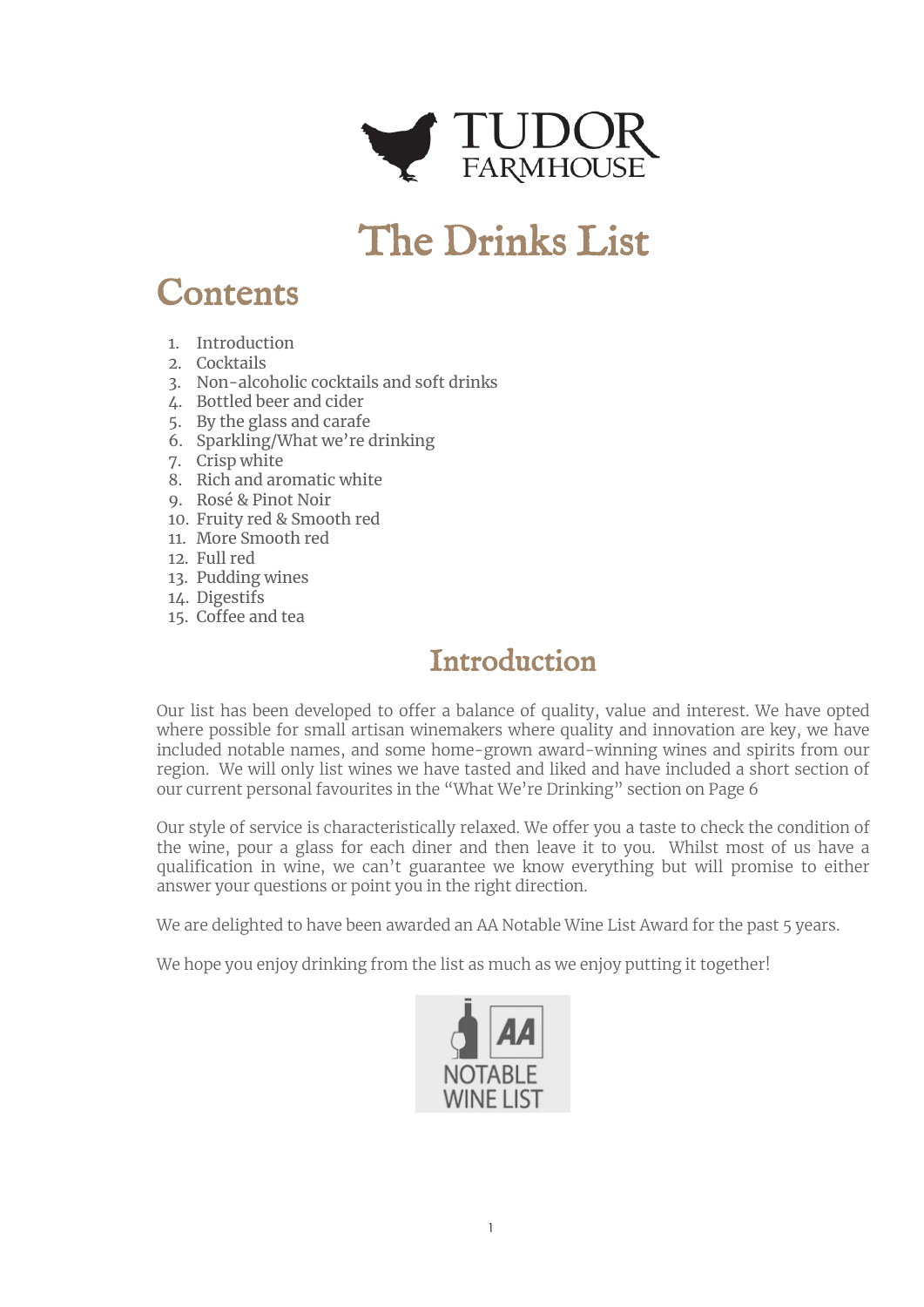# **Cocktails**

| <b>Kir Royale</b><br>Our house Champagne with Cassis.                                                                                                                    | 175ml glass | £12.50 |
|--------------------------------------------------------------------------------------------------------------------------------------------------------------------------|-------------|--------|
| Champagne Cocktail<br>Our house Champagne with Angostura bitters and a little brandy.                                                                                    | 175ml glass | £12.75 |
| <b>Truly British</b><br>Brennan and Brown Gin, elderflower and Ragman's Lane apple juice served with<br>a slice of fresh apple                                           |             | £9.75  |
| <b>Rusty Chicken</b><br>Our take on a Rusty Nail. Penderyn single malt Welsh whisky & Drambuie over ice.                                                                 |             | £9.75  |
| Old Fashioned<br>Classic combination of bourbon, bitters, a dash of water, a slice of orange and<br>a cocktail cherry.                                                   |             | £9.75  |
| <b>Marmalade Mule</b><br>Like a Moscow Mule but with Chase Marmalade Vodka, lime juice, bitters and<br>ginger beer served over ice.                                      |             | £9.75  |
| Elderflower, Apple and Mint Sparkle<br>A refreshing combination of Chase Elderflower Liqueur, local apple juice, mint served<br>over crushed ice.                        |             | £10    |
| Mojito<br>White rum, mint, lime, soda, Angostura bitters over crushed ice.                                                                                               |             | £9.75  |
| Cosmopolitan<br>Brennan & Brown Vodka, Cointreau, cranberry and lime juice with a twist.                                                                                 |             | £11    |
| <b>Rhubarb Cosmo</b><br>Chase Rhubarb Vodka, freshly squeezed lime, and cranberry with a twist of orange.<br>A quintessentially British twist on a classic Cosmopolitan. |             | £11    |
| Martini<br>Gin or Vodka, with a twist or on the rocks - tell us how you like it.                                                                                         |             | £11    |
| Crumbletini<br>A Rhubarb Crumble in a glass! Chase Rhubarb Vodka with Ragman's Lane fresh<br>apple juice.                                                                |             | £9.75  |
| <b>Classic Bloody Mary</b><br>Classic Vodka, tomato juice, Worcestershire Sauce, Tabasco, celery salt<br>served with a stick of celery.                                  |             | £10.25 |
| <b>Smoked Bloody Mary</b><br>Chase Smoked Vodka, tomato juice, Worcestershire Sauce, smoked paprika,<br>celery salt served with a stick of celery.                       |             | £11    |
| <b>GB Fizz</b><br>Chase GB Gin, freshly squeezed lime, prosecco and a twist of lime.                                                                                     |             | £11.25 |
| Negroni<br>Classic combination of Chase GB Gin, Campari and Sweet Vermouth served over ice.                                                                              |             | £11.25 |
| <b>Espresso Martini</b><br>Greygoose Vodka, Espresso, coffee liqueur and coffee beans served in a chilled<br>Martini glass.                                              |             | £11.25 |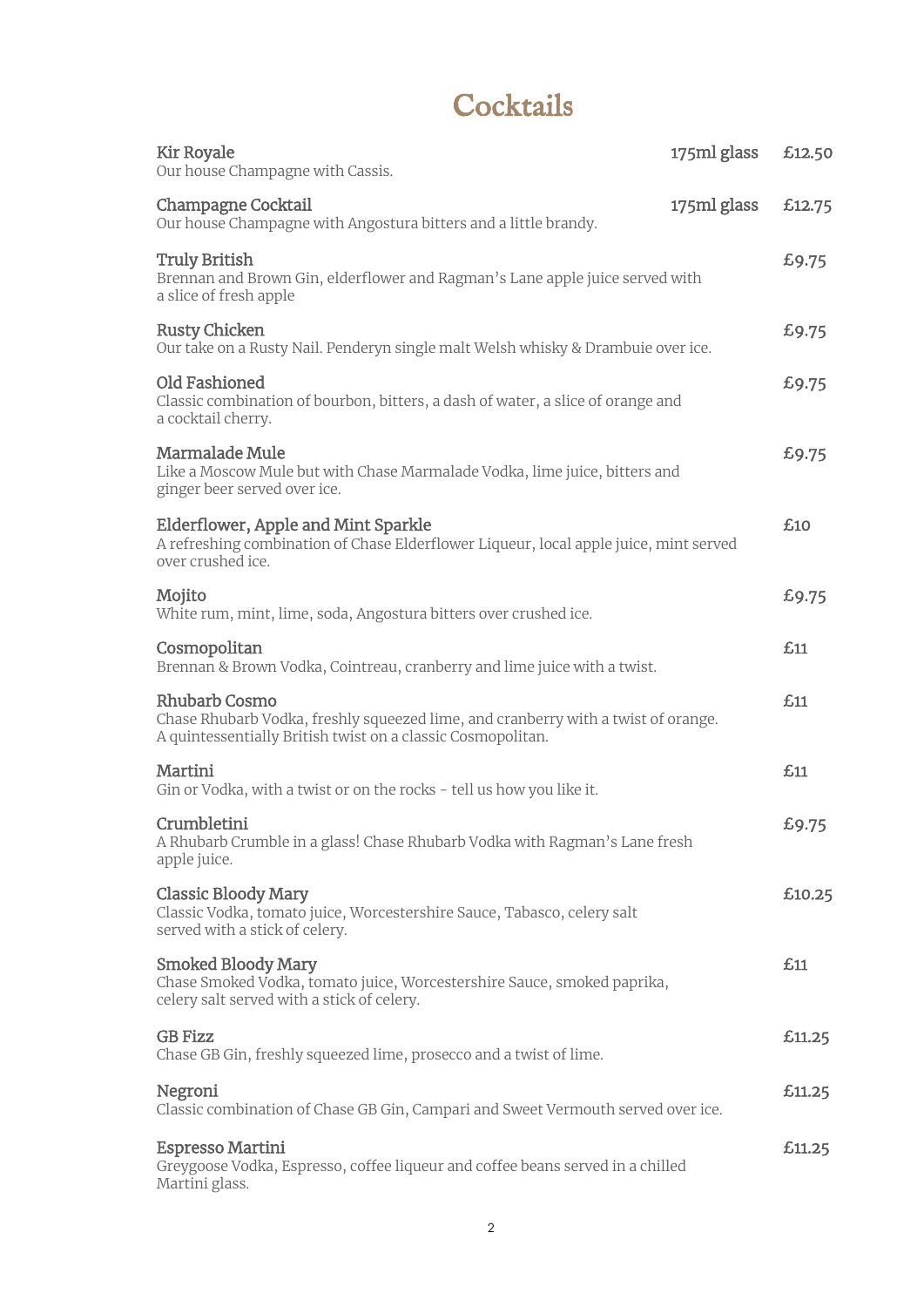## Non-Alcoholic Cocktails

| Tudor Farmhouse Pappleade<br>A refreshing non-alcoholic mix of Gloucestershire pears and apples<br>with lemon, ginger and bitters over crushed ice.                                                                                | £6. |
|------------------------------------------------------------------------------------------------------------------------------------------------------------------------------------------------------------------------------------|-----|
| Virgin Mojito<br>Mint, lime, soda with Angostura Bitters over crushed ice.                                                                                                                                                         | £6  |
| Virgin Mary<br>Tomato juice, Worcestershire Sauce, Tabasco, celery salt served with a stick<br>of celery.                                                                                                                          | £6. |
| Non-Alcoholic Elderflower, Apple and Mint Sparkle<br>As with its alcoholic sibling, the same refreshing combination of elderflower,<br>local apple juice, mint served over crushed ice but made using cordial rather than liqueur. | £6  |

### Other Non-Alcoholic Drinks

| £26             |
|-----------------|
| 175ml glass: £6 |
|                 |

#### Seedlip Non-Alcoholic Gin & Tonic  $\epsilon$ 7

## Local Fruit Juice

| Raglan's Lane Farm make delicious juice from organic orchards in |      |
|------------------------------------------------------------------|------|
| Gloucestershire and Herefordshire.                               |      |
| Medium Apple Juice (250ml)                                       | £3.5 |
| Papple Juice (pear & apple 250ml)                                | £3.5 |
| Rapple Juice (raspberry & apple 250ml)                           | £3.5 |

### Soft Drinks

| Fentimans Traditional Ginger Beer (275ml)        | £3.75 |
|--------------------------------------------------|-------|
| Fentimans Traditional Victorian Lemonade (275ml) | £3.75 |
| Bottlegreen Cox's Apple Sparkling Presse         | £3.75 |
| Bottlegreen Elderflower Sparkling Presse         | £3.75 |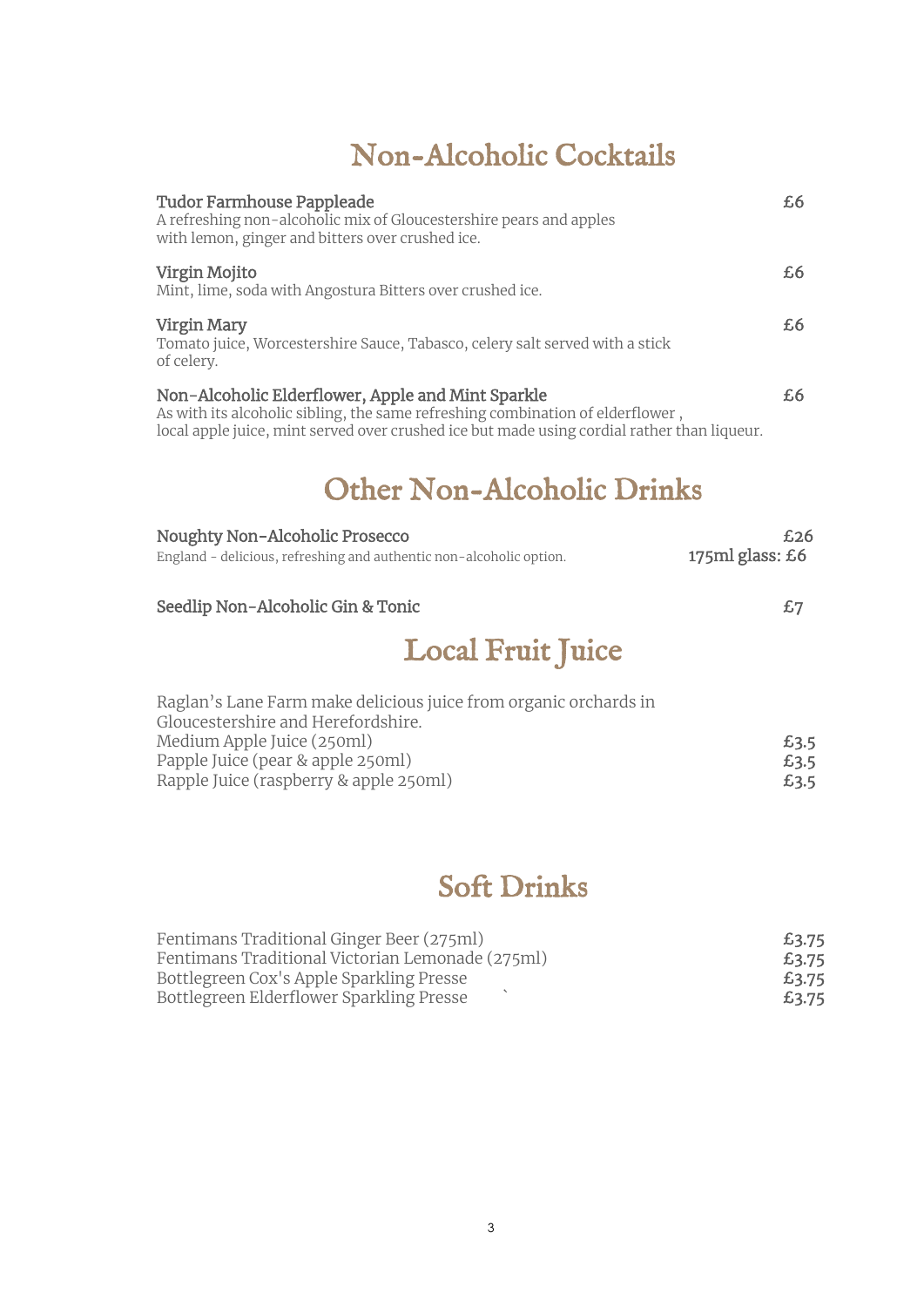### Beer and Cider

*Tiny Rebel Brewery, Newport* – an exciting newcomer making modern multi-award winning beers. Started in a garage in 2012 and going from strength to strength, most importantly their beer is super-tasty. We wish we had room for more!

| Key Lime Lager 330ml 4.3%abv<br>Clean, crisp, lager with a twist of Key Lime. Dangerously moreish!                                                                                                                                                                              | £5.25 |
|---------------------------------------------------------------------------------------------------------------------------------------------------------------------------------------------------------------------------------------------------------------------------------|-------|
| Clwb Tropica (Tropical IPA) 330ml 5.5%abv<br>Like a grown-up fruit salad - super juicy and crammed full of fruity hop flavours that<br>will have your mouth watering. Packed full of American hops and tropical flavours.                                                       | £5.25 |
| Pump Up The Jam Pale Ale 330ml 5%abv<br>Tiny Rebel says "imagine pumping donuts full of jam then cramming those into a pale ale.<br>This is the jammiest pale ale you can find." Don't just take their word for it, try for yourself!                                           | £5.25 |
| <b>Kingstone Brewery, Tintern –</b> Kingstone take traditional recipes and use the best raw ingredients<br>to achieve a naturally tasty and satisfying result. Each ale in the range has its own distinct character, all<br>are unfiltered, uncompromised and unashamedly real. |       |
| Kingstone Classic 500ml 4%abv<br>Hoppy dry bitter with a floral nose and a smooth well-balanced finish.                                                                                                                                                                         | £5.75 |
| No1 Premium Stout 500ml 4.4%<br>Malty and rich, a classic stout.                                                                                                                                                                                                                | £5.75 |

**Bespoke Brewery, Mitcheldean** - A traditional brewery producing high quality award winning beer. The brewery is located on the site of the Victorian Wintles brewery in Mitcheldean.

| Going Off Half Cocked - Golden Pale Ale 500ml 4.6% abv<br>£5.75<br>Generously hopped golden pale ale. |       |
|-------------------------------------------------------------------------------------------------------|-------|
| Beware of the Bear - Chestnut Ale 500ml 4.2%aby                                                       | £5.75 |

A full bodied, single-hop, malty dark mild, with a cocoa & roasted malt character.

*Ty Gwyn Cider, Monmouth* - Based in Monmouthshire Ty Gwyn have been growing cider apples in the area since 1969. They expend time and effort on making the highest quality farm cider which is now stocked in the finest restaurants in the land. Both blends are cider lovers' cider!

#### Medium Dry "Kingston Black" 500ml 5.8%abv **EXALLES** 65.75

A made from local Kingston Black apples which according to cider guru Andrew Lea are "allegedly the perfect cider apple". Great Taste Award recipient.

#### Medium "Dabinett" 500ml 6% abv **EXALLES** 65.75

Made from Dabinett apples, this is more complex and arguably more satisfying. Full bodied and strong.

**Perry from Severn Cider** - Using fruit selected from local orchards producing traditional varieties that offer vintage quality of fruit, Severn Cider are committed to conserving and propagating old traditional Gloucestershire varieties of apple and pear.

#### Medium Sparkling Perry 500ml 5.2%abv **EXALL EXALL 2008** 25.75

Award winning perry, is light in colour, full flavoured, slightly sparkling.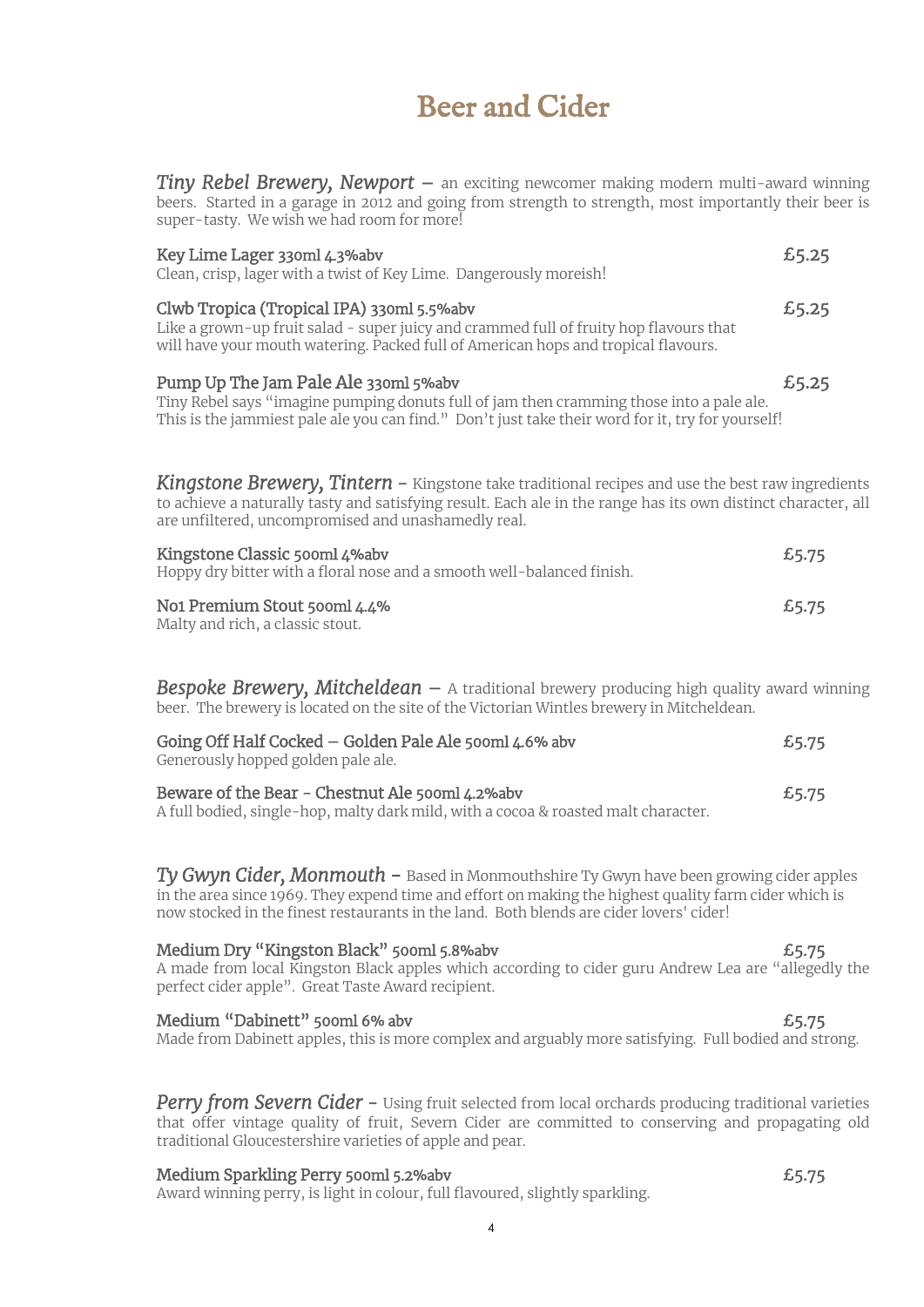# Wines by the Glass, Carafe & Bottle

|                |                                                                                                                                                                                                    | Glass       |       | Carafe             | <b>Bottle</b> |     |
|----------------|----------------------------------------------------------------------------------------------------------------------------------------------------------------------------------------------------|-------------|-------|--------------------|---------------|-----|
|                | White                                                                                                                                                                                              | 125ml       | 175ml | 250ml              | 375ml         |     |
| $\overline{a}$ | Sauvignon Blanc/Vermentino/Picpoul, Granges de Felines 2020<br>France, Languedoc - Blend of Sauvignon Blanc with Vermentino,<br>and local Picpoul grapes. Fresh and clean with a touch of herbs.   | £4.25       | £6    | £8.5               | £12.5         | £25 |
|                | 32. Ken Forrester Petite Chenin Blanc 2021<br>South Africa, Stellenbosch - dry and tangy with pear drop and crunchy apple<br>flavours. Multi-award-winning wine and producer.                      | £5.25       | £7.25 | £10.50 £15.5       |               | £31 |
| 3.             | Pinot Grigio Quercus (Goriška Brda) 2020<br>Slovenia - full and dry. vineyard is on the Italian border adjacent<br>to the famous Felluga Veneto estate.                                            | £5.5        | £7.5  | £11                | £16           | £32 |
| 4              | Tintern Parva Bacchus 2018<br>Wales, Tintern - classy local wine. Clean, aromatic with gooseberries<br>elderflower and a bit of spice.                                                             | £6          |       | £8.25 £11.75 £17.5 |               | £35 |
|                | 65 Lost Angel Chardonnay 2018<br>USA, California - heavy on apples and peachy fruit and light on oak this<br>is bright, modern and refreshing.                                                     | £6.25 £8.75 |       | £12.5              | £18.5         | £37 |
|                | Rosé                                                                                                                                                                                               |             |       |                    |               |     |
|                | 6 Carte Blanche Midi Rosé<br>France, Languedoc - modern style, fresh fruit with a good zesty acidity.                                                                                              | £5.5        | £7.5  | £11                | £16.5         | £32 |
| 7              | Tintern Parva Rosé 2018<br>Wales, Tintern - from a site once cultivated by the Romans and then<br>Cistercian monks. The result is fruity and very drinkable with a spicy finish.                   | £6          |       | £8.25 £11.75 £17.5 |               | £35 |
|                | Red                                                                                                                                                                                                |             |       |                    |               |     |
|                | 80 Negroamaro Statua NV<br>Italy, Puglia - a grape variety from Southern Italy, this is dark in colour but surprisingly<br>juicy and quaffable.                                                    | £4.25       | £6    | £8.5               | £12.5         | £25 |
|                | 11 16 Stops Shiraz 2019<br>Australia, McLaren Vale - youthful and vibrant, with aromatic fruit<br>flavours and a lovely depth.                                                                     | £5.5        | £7.5  | £11                | £16           | £32 |
|                | 98 Montes Limited Selection Pinot Noir 2020<br>Chile, Aconcagua Costa - Elegant with pronounced Pinot characteristics.<br>A great example for the money.                                           | £6          | £8.25 | £11.75 £17.5       |               | £35 |
|                | 10 Tinto Negro Malbec 2020<br>Chile, Aconcagua Costa - Elegant with pronounced Pinot characteristics.<br>A great example for the money.                                                            | £6          | £8.5  | £12                | £18           | £36 |
|                | 121 Château Milhau Lacugue "Magali" 2015<br>France, Languedoc - superb quality at modest prices. Blended from Southern<br>staples Syrah, Grenache Noir and Cinsault. A fresh, lip-smacking finish. | £6.50       | £9    | £12.75 £19         |               | £38 |
|                | Sparkling                                                                                                                                                                                          |             |       |                    |               |     |
|                | 21 Prosecco Casa Caneval NV<br>Italy, Vento - Dry light and soft, easy drinking fizz.                                                                                                              |             | £8.75 |                    |               | £37 |
|                | 24 Champagne Palmer NV                                                                                                                                                                             |             | £12   |                    |               | £49 |

France - Our house Champagne; this is fresh, smooth and light.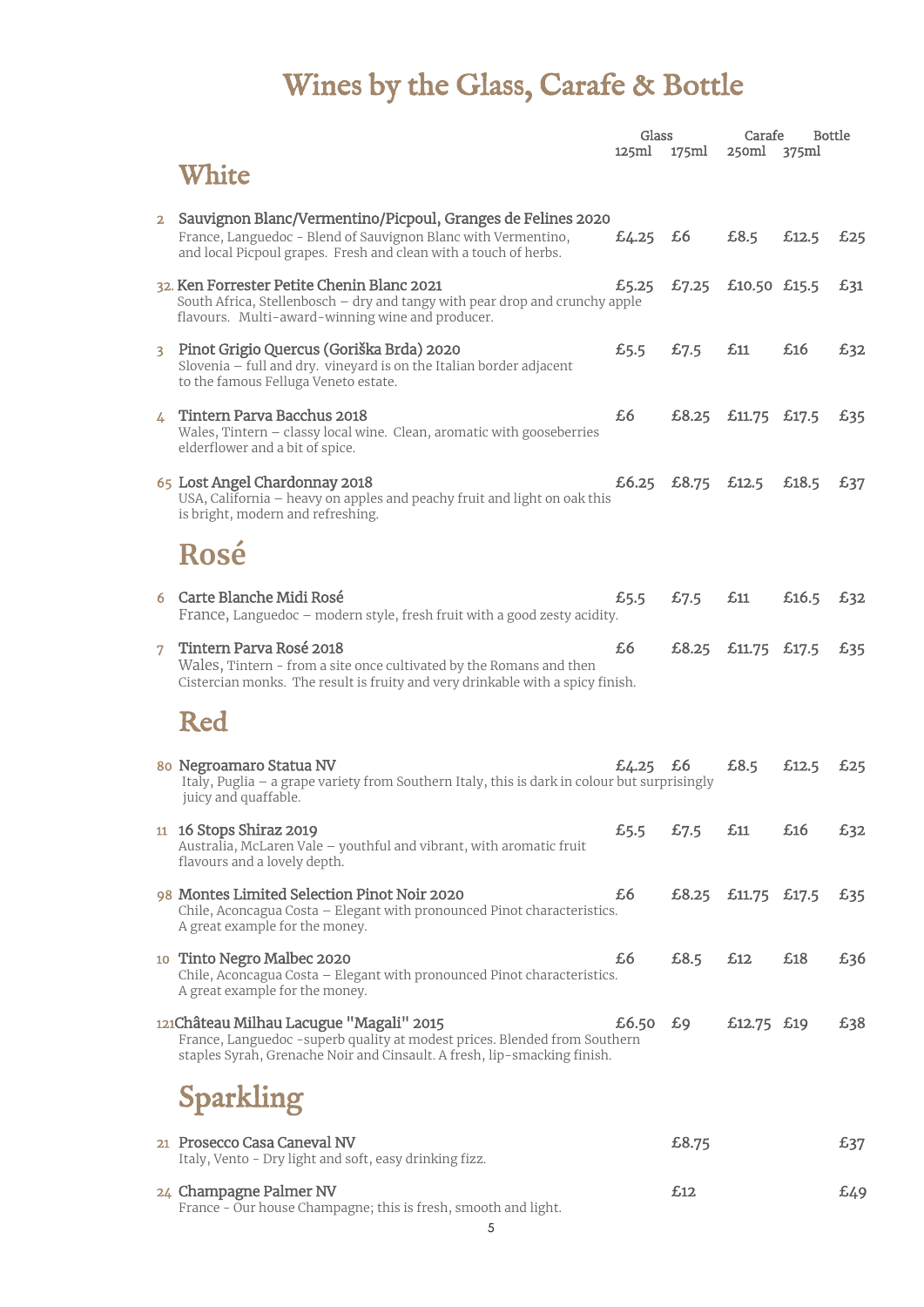# **What We're Drinking**

One of the joys of the job is the opportunity to taste a wide variety of wonderful wines! Here's a short selection of the wines which are our current favourites. Hope you enjoy them too!

| Glass                                                                                                                                                                                                                                                                                        |       |                 | Carafe | <b>Bottle</b>      |     |
|----------------------------------------------------------------------------------------------------------------------------------------------------------------------------------------------------------------------------------------------------------------------------------------------|-------|-----------------|--------|--------------------|-----|
|                                                                                                                                                                                                                                                                                              | 125ml | 175ml           | 250ml  | 375ml              |     |
| White:                                                                                                                                                                                                                                                                                       |       |                 |        |                    |     |
| 30. Clos de Dia Garnacha Blanca 2020<br>Spain, Catalonia - lovely vibrant white with a golden hue, refreshing and fresh with a long finish.                                                                                                                                                  |       | £5.50 £7.50 £11 |        | £16                | £32 |
| 36 Albariňo Saras 2018<br>Spain, Galicia - Spain's finest native white grape. Lovely floral notes with a distinctive<br>salty/savoury after taste.                                                                                                                                           | £6.5  | £8.75           | £12.5  | £18.5              | £37 |
| Red:                                                                                                                                                                                                                                                                                         |       |                 |        |                    |     |
| 82. Côtes du Rhône "Trescartes" 2018 (Domaine Saint Gavan)<br>France, N. Rhône - loaded with spice and black fruits. Great family producer.                                                                                                                                                  | £5.50 | £7.50           | £11    | £16                | £32 |
| 96 Yealands Estate Winemaker's Reserve Pinot Noir 2016<br>New Zealand Marlborough - velvety with well integrated oak and ripe red fruits. Our current fave Pinot!                                                                                                                            | £7.75 | $£10.75$ £15.5  |        | £23                | 646 |
| Sparkling                                                                                                                                                                                                                                                                                    |       |                 |        |                    |     |
| 22 Noughty Non-Alcoholic Prosecco<br>England - delicious, refreshing and authentic non-alcoholic option.                                                                                                                                                                                     |       |                 |        | 175ml glass: £6    | £26 |
| 21 Casa Canevel Prosecco DOC NV<br>Italy, Veneto - dry and fragrant at the same time, with floral hints and apple.                                                                                                                                                                           |       |                 |        | 175ml glass: £8.75 | £37 |
| 20 Crémant de Limoux Brut Cuvée Sélection NV (Philippe Collin)<br>£39<br>France, Languedoc Roussillion - grower from Champagne who employs traditional methods to great effect.<br>Limoux region is southerly but altitude provides great growing conditions. This is dry, fresh and subtle. |       |                 |        |                    |     |
| 24 Champagne Palmer NV<br>France - balanced Champagne this is fresh, smooth and light.                                                                                                                                                                                                       |       |                 |        | 175ml glass:£12    | £49 |
| 25 Champagne Moët et Chandon Brut NV<br>France - harmonious blend, subtle dry-styled, soft and fresh.                                                                                                                                                                                        |       |                 |        |                    | £55 |
| 27 Nyetimber Classic Cuvée NV<br>England, Sussex - complex honey, almond, pastry and baked apple flavours. Award winning and<br>now world renowned.                                                                                                                                          |       |                 |        |                    | £63 |
| 26 Champagne Pol Roger Brut Reserve NV<br>France - exuberant style Champagne, fruity and medium bodied. Winston Churchill's favourite<br>Champagne house.                                                                                                                                    |       |                 |        |                    | £72 |
|                                                                                                                                                                                                                                                                                              |       |                 |        |                    |     |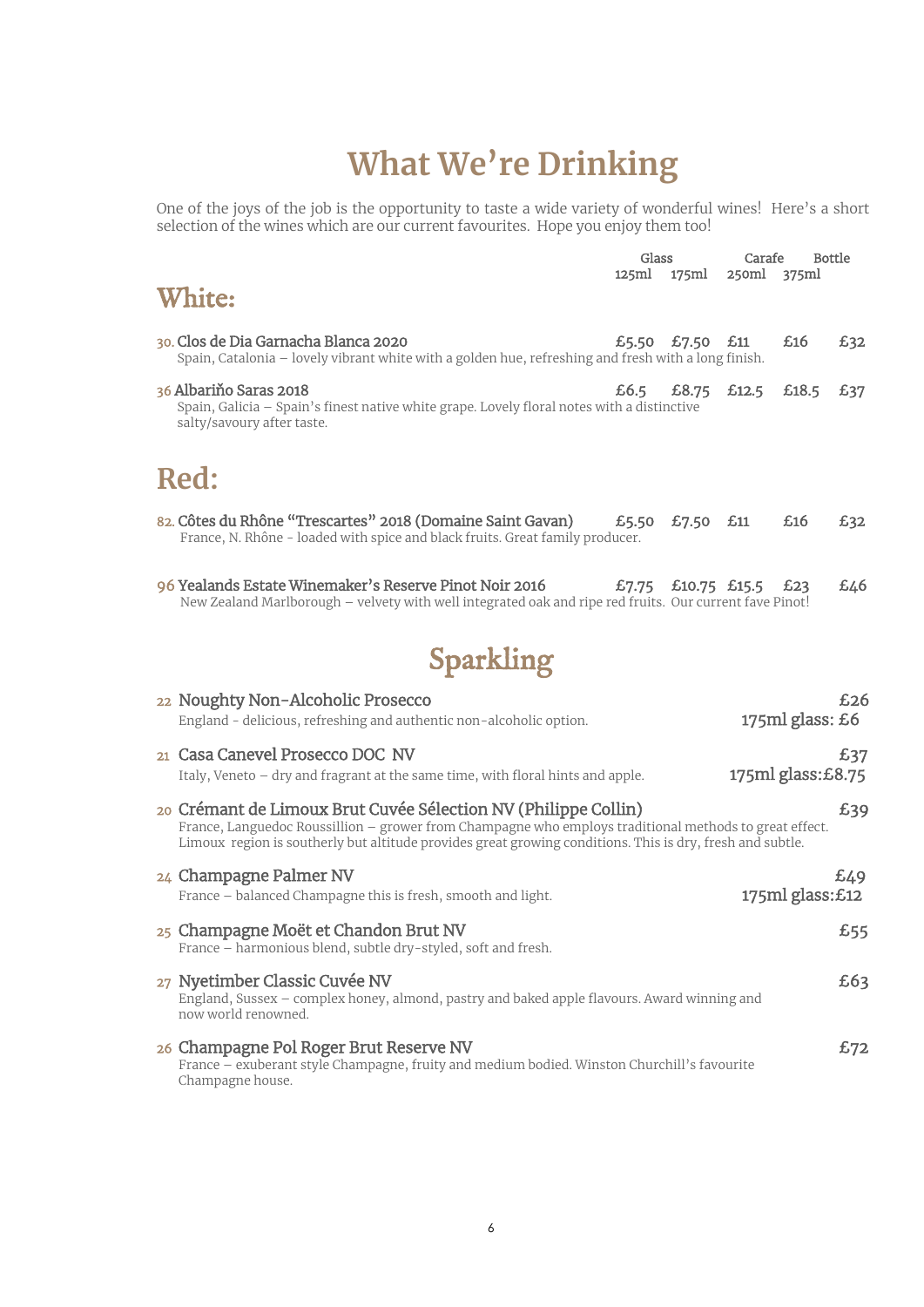# Crisp White

| 02    | Sauvignon Blanc/Vermentino/Picpoul, Granges de Felines 2019<br>France, Languedoc - Blend of Sauvignon Blanc with Vermentino, and local Picpoul grapes.<br>Fresh and clean with a touch of herbs.             | £25 |
|-------|--------------------------------------------------------------------------------------------------------------------------------------------------------------------------------------------------------------|-----|
| 32    | Ken Forrester Petite Chenin Blanc 2020<br>South Africa, Stellenbosch - dry and tangy with pear drop and crunchy apple flavours.<br>Multi-award-winning wine and producer.                                    | £31 |
| 38    | Grűner Veltliner, Federspiel Kollmutz, Erich Machherndl 2019<br>Austria - Austria's signature grape, crisp and tangy this is a lovely alternative to a refreshing<br>Sauv Blanc.                             | £32 |
| 30    | Clos de Dia Garnacha Blanca 2020<br>Spain, Catalonia - lovely vibrant white with a golden hue, refreshing and fresh with a long finish.                                                                      | £32 |
| 33    | Carte Blanche Picpoul de Pinet (Domaine de Castelnau) 2020<br>France, Languedoc - a traditional regional grape combined with modern wine making.<br>Light and crisp, a perfect aperitif.                     | £32 |
| 48    | Grillo `Costadune` Mandrarossa 2020<br>Italy, Sicily - vines are located next to the sea on the coast - cool conditions produce a refreshing<br>citrus intensity which pairs wonderfully with seafood.       | £33 |
| 04    | Tintern Parva Bacchus 2018<br>Wales, Tintern - classy local wine. Clean, aromatic with gooseberries elderflower and a bit of spice.                                                                          | £35 |
| 43    | Domaine L'Ancienne Cure, Jour de Fruits 2019<br>France, Bergerac - "Bordeaux blend" of unoaked Sauvignon Blanc and Semillon. Aromatic, citrussy and<br>refreshing. Bio<br>dynamically produced               | £36 |
| 39    | Camel Valley Bacchus 2020<br>England, Cornwall - top-drawer English wine. Fresh, fruity and dry with the trademark<br>"elderflower" character of a good Bacchus. International Wine Challenge trophy winner. | £36 |
| 36    | Albariňo Saras 2018<br>Spain, Galicia - Spain's finest native white grape. Lovely floral notes with a distinctive<br>salty/savoury after taste.                                                              | £37 |
| 44    | Greywacke Sauvignon Blanc 2020<br>New Zealand, Marlborough - classic New Zealand Sauvignon, zesty and elegant. Made by Kevin<br>Judd who made his name as the chief winemaker at Cloudy Bay.                 | f42 |
| 40/41 | Pouilly-Fumé (Domaine de Bel Air) 2019/20<br>France, Loire - typical bone dry Loire Sauvignon Blanc with                                                                                                     | £46 |
|       | Half:<br>a trophy winning pedigree.                                                                                                                                                                          | £26 |
| 46    | Franz Haas Manna "Schweizer" 2019<br>Italy, Alto Adige - golden yellow, complex yet soft and elegant with a steely character. A hint of<br>herbs and passion fruit. Lots of acidity and backbone.            | £48 |
| 42    | <b>Chablis Domaine Pommier 2017</b><br>France, Burgundy - a lovely sharp Chablis, always goes well with fish or on its own.                                                                                  | £47 |
| 45    | Springvale Riesling (Grosset) 2019<br>Australia - Clare Valley legend Jeff Grosset crafts wines with intense fruit and steely minerality.                                                                    | £49 |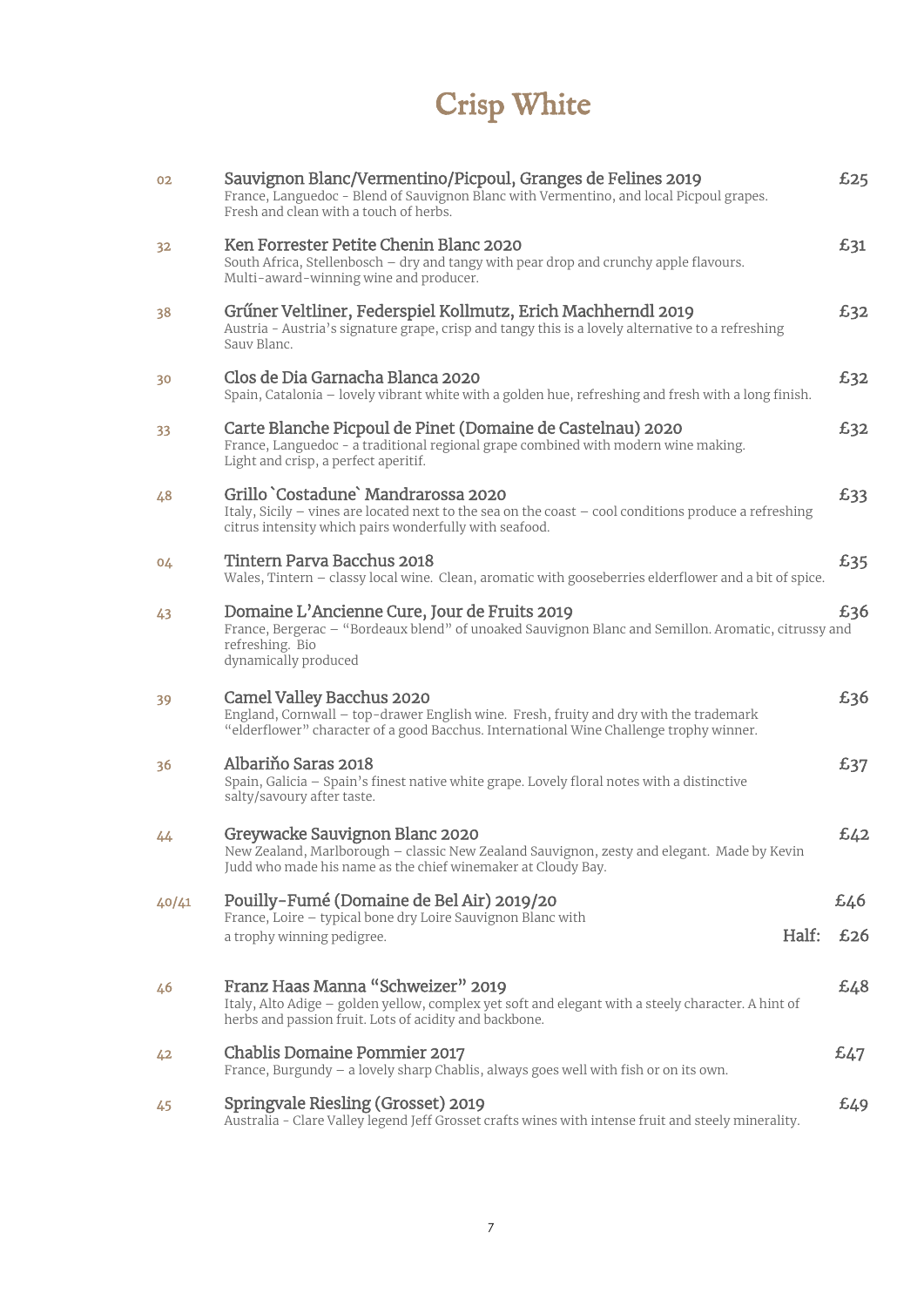# Rich and Aromatic White

| 50 | Pinot Grigio (Mezzacorona) 2020<br>N.E. Italy $-$ full and fruity, this is a glorious easy-drinker.                                                                                                                      | Half: | £17 |
|----|--------------------------------------------------------------------------------------------------------------------------------------------------------------------------------------------------------------------------|-------|-----|
| 54 | La Segreta Bianco (Planeta) 2020<br>Italy, Sicily - fresh flavours with a lovely smooth finish. Chardonnay<br>and local Grecanico. Superb estate.                                                                        |       | £29 |
| 51 | <b>Viognier Domaine Muret 2020</b><br>France, Languedoc - Aromatic, peachy and mouth-watering. A wonderful example of this<br>difficult grape variety.                                                                   |       | £30 |
| 55 | A Mano Fiano/Greco 2019<br>Italy, Puglia - aromatic and perfumed with exotic fruits. This is finely structured with a lovely<br>fresh finish.                                                                            |       | £30 |
| 3  | Pinot Grigio Quercus (Goriška Brda) 2020<br>Slovenia - full and dry. Vineyard is on the Italian border adjacent to the famous Felluga Veneto<br>estate.                                                                  |       | £32 |
| 53 | Gewürztraminer (Mure) 2019<br>France, Alsace - medium-dry and spicy.                                                                                                                                                     |       | £36 |
| 52 | Royal Tokaji "The Oddity" Dry Furmint 2018<br>Hungary - complex like a good Viognier with the dry backbone of a Chablis. Normally<br>associated with sweet wines, the Furmint grape is deployed here to stunning effect. |       | £36 |
| 65 | Lost Angel Chardonnay 2018<br>USA, California - heavy on apples and peachy fruit and light on oak this is bright, modern<br>and refreshing.                                                                              |       | £37 |
| 56 | Château Gaudrelle Vouvray 2018<br>France, Loire - soft and dry style known in France as "sec tendre"                                                                                                                     |       | £38 |
| 63 | Château Rives-Blanques Odyssee Chardonnay 2017<br>France, Limoux - fresh minerality but full and aromatic like a pricey white Burgundy.                                                                                  |       | £41 |
| 62 | Pouilly Fuissé, Domaine Guerrin 2018<br>France, Burgundy - .old vines and exceptionally low yields, beautifully intense and elegant.                                                                                     |       | £48 |
| 60 | Soave Classico "La Rocca" (Pieropan) 2019<br>Italy, Veneto - top Italian white. Opulent, dry and flavour-rich, this just has to be tried!                                                                                |       | £52 |
| 61 | Camille Braun Sylvaner Nature 2019<br>France, Alsace - Off-dry with acidity to balance the slight sweetness. Ripe orchard fruit and<br>baked apple with an edge of caramel. Biodynamic, natural and organic.             |       | £49 |
| 64 | Meursault Blanc, Joseph Drouhin 2018<br>France, Burgundy - integrated oak, rich complexity, wonderfully aromatic, a refined Chardonnay.                                                                                  |       | £73 |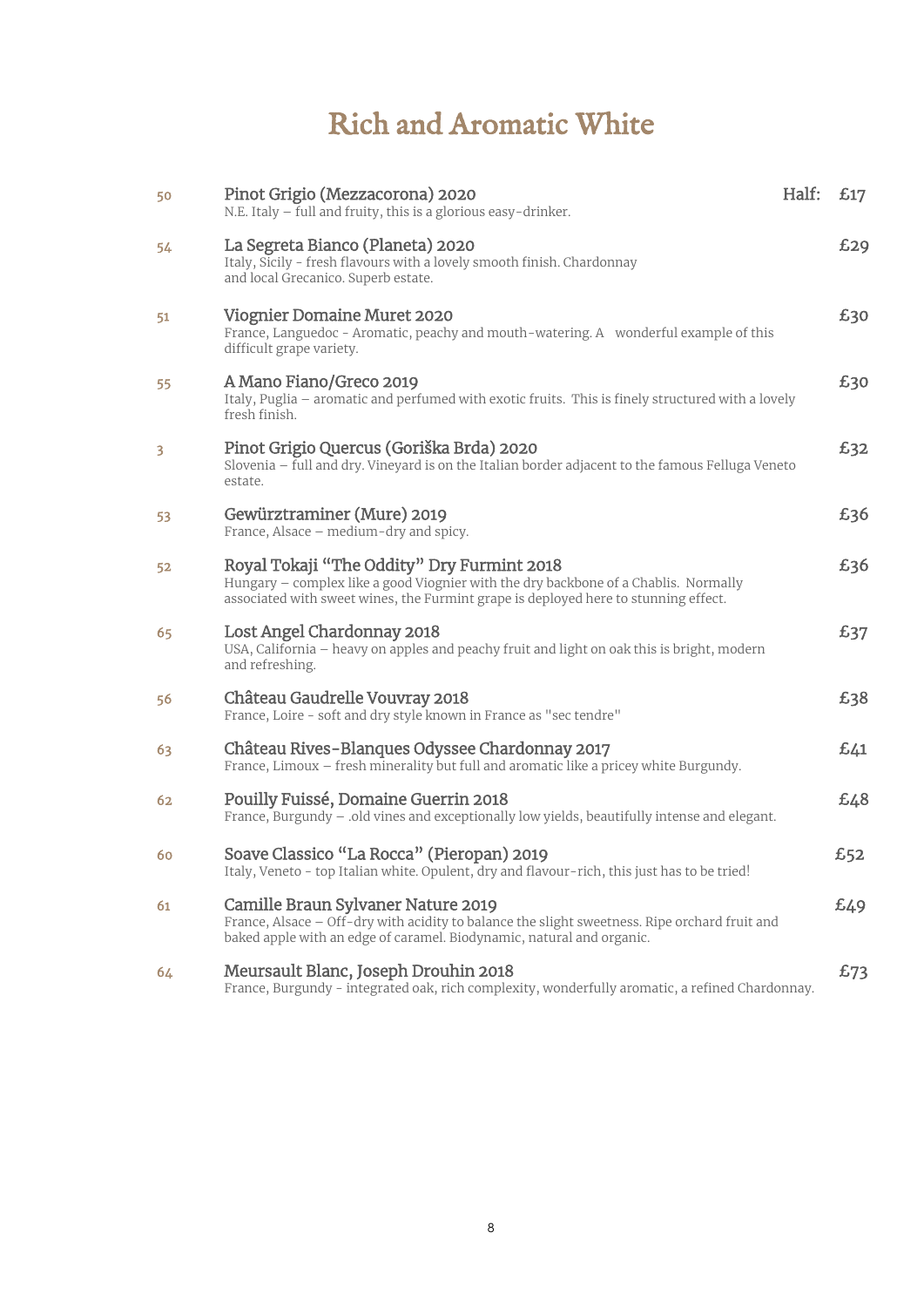### Rosé

| 06 | Carte Blanche Midi Rosé<br>France, Languedoc - modern style, fresh fruit with a good zesty acidity.                                                                                                                                                                                      | £32 |
|----|------------------------------------------------------------------------------------------------------------------------------------------------------------------------------------------------------------------------------------------------------------------------------------------|-----|
| 07 | Tintern Parva Rosé 2019<br>Wales, Tintern - Colin and Judith Dudley planted their vines on a site once cultivated by the<br>Romans and then by Cistercian monks. The result is fruity and very drinkable with a spicy finish.                                                            | £35 |
| 93 | Côtes de Thongue: Domaine Les Filles de Septembre Rosé 2020<br>France, Languedoc - Coral-Pink Rose wine, zesty, dry and refreshing.                                                                                                                                                      | £39 |
|    | <b>Pinot Noir</b>                                                                                                                                                                                                                                                                        |     |
|    | We love Pinot Noir. So much so we think it deserves a<br>category for itself reflecting just a few of the styles available from around the world.                                                                                                                                        |     |
| 85 | Esterházy, Pinot Noir 2017<br>Austria - Burgundy-style with lots of fruit character. Excellent value compared to<br>Burgundy proper.                                                                                                                                                     | £31 |
| 98 | Montes Limited Selection Pinot Noir 2020<br>Chile, Aconcagua Costa - elegant with pronounced Pinot characteristics.<br>A great example for the money.                                                                                                                                    | £35 |
| 96 | Yealands Estate Winemaker's Reserve Pinot Noir 2016<br>New Zealand Marlborough - velvety with well integrated oak and ripe red fruits.<br>Our current fave Pinot!                                                                                                                        | £46 |
| 89 | Stefan Meyer "Aus Rhodt" Pinot Noir 2018<br>Germany, Pfalz - Stefan Meyer's 'Aus Rhodt' Pinot is made with a "minimum intervention"<br>policy. The result is a lovely concentration of berries and black fruit with deftly-integrated oak<br>and fresh acidity in true Burgundian style. | £49 |
| 92 | Rex Hill Pinot Noir 2017<br>USA, Oregon - classic Oregon Pinot style, intense fruits and a suggestion of earthy spice.                                                                                                                                                                   | £54 |
| 94 | Ata Rangi Pinot Noir 2018<br>New Zealand Martinborough -estate-grown and hand-picked, deliciously refined and vibrant.                                                                                                                                                                   | £78 |
| 90 | Nuits-St-Georges 1er cru "Les Bousselots" 2012 (Domaine Philippe Gavignet).<br>France, Burgundy - fine, confident Pinot Noir showing a velvety depth and ripe fruits.                                                                                                                    | £80 |

132 Gevrey-Chambertin, Mes Cinq Terroirs, 2013 (Domaine Denis Mortet) £105 France, Burgundy – Precise fruit, rich but not heavy, with a classic savoury Gevrey style.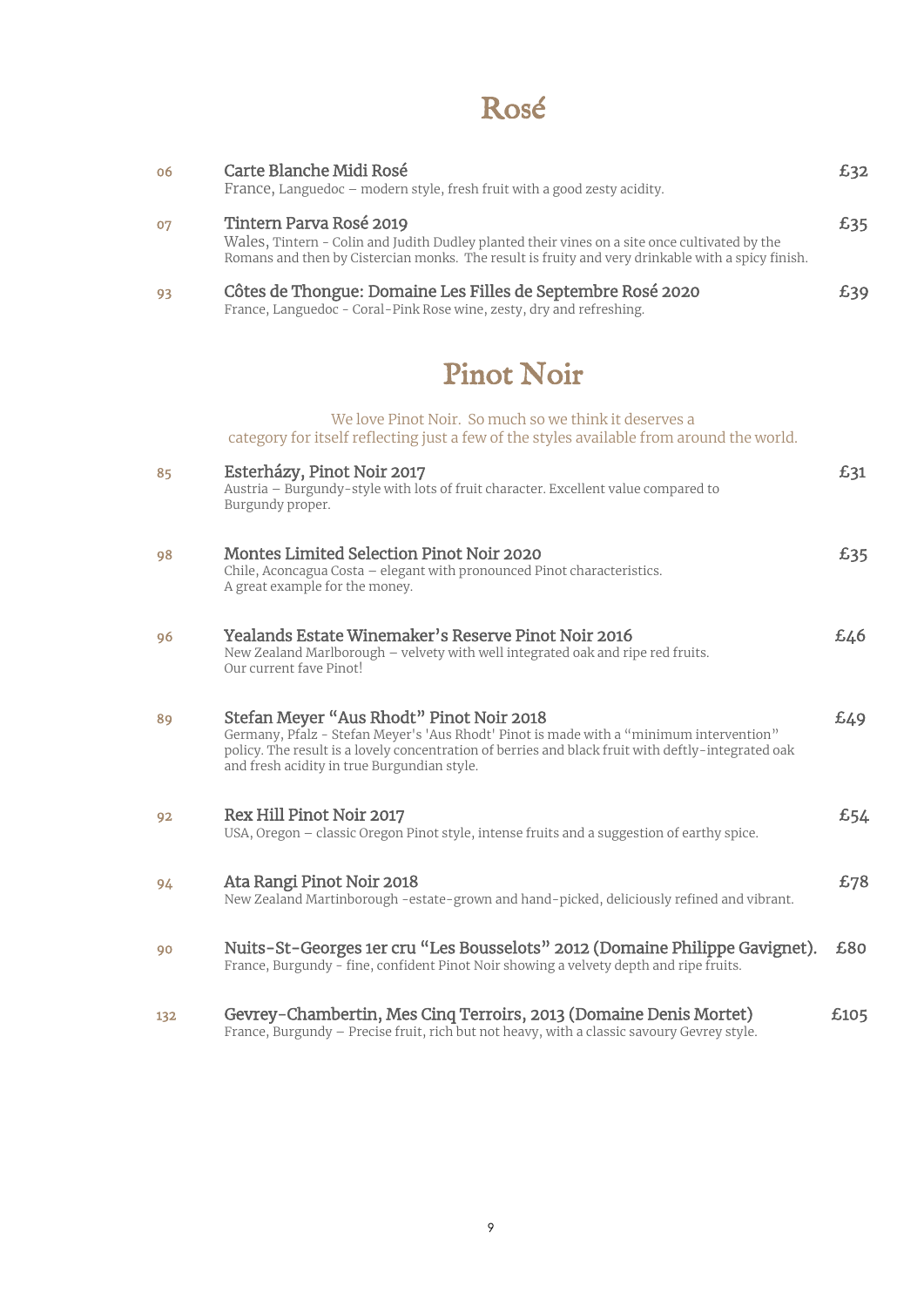# Fruity Red

| 80    | Negroamaro Statua NV<br>Italy, Puglia - a grape variety from Southern Italy, this is dark in colour but surprisingly<br>juicy and quaffable.                                                                                                                                                                                                                                                                                                                                                              | £25        |
|-------|-----------------------------------------------------------------------------------------------------------------------------------------------------------------------------------------------------------------------------------------------------------------------------------------------------------------------------------------------------------------------------------------------------------------------------------------------------------------------------------------------------------|------------|
| 82/83 | Côtes du Rhône "Trescartes" 2018 (Domaine Saint Gavan)<br>Half:<br>France, N. Rhône - loaded with spice and black fruits. Great family producer.                                                                                                                                                                                                                                                                                                                                                          | £32<br>£18 |
| 84    | Carballal Can do Sil 2021<br>Spain, Galicia - a beautiful example of natural winemaking, this is bright and juicy, unoaked and<br>highly drinkable!                                                                                                                                                                                                                                                                                                                                                       | £32        |
| 81    | Xinomavro "Jeunes Vignes" Thymiopoulos 2019<br>Greece, Naoussa - bright, pure and elegant Greek red with a wonderful perfume bursting with<br>red fruits and a twist of fresh mint. Wonderfully drinkable yet deceptively complex, like a cross<br>between pinot noir and nebbiolo. Made biodynamically by the master of the tricky xinomavro<br>grape and superstar of Greek wine, Apostolos Thymiopoulos.<br>(Pronounced ksee-NOH-mah-vroh, but just ask for the Greek wine, we'll know what you mean). | £35        |
| 10    | Tinto Negro Malbec 2019<br>Argentina, Mendoza - relaxed and easy going a perfect match with red meat or on its own.                                                                                                                                                                                                                                                                                                                                                                                       | £36        |
| 86    | Fleurie 'Dominique Morel' 2019 (Domaine Gry Sablon)<br>France, Beaujolais – aromatic and dense with bright fruit.                                                                                                                                                                                                                                                                                                                                                                                         | £37        |
| 09    | Guenoc Merlot 2018<br>USA, California - a lovely easy drinking Merlot with cherry and chocolate flavours.                                                                                                                                                                                                                                                                                                                                                                                                 | £37        |
| 87    | Château Fouquet (Domaine Filliatreau) Saumur 2018<br>France, Loire - .packed with cranberries and black cherries, a great example of the Saumur style.                                                                                                                                                                                                                                                                                                                                                    | £38        |
| 116   | Cheveau Beaujolais Villages Or Rouge 2019<br>France, Beaujolais - an absolutely stunning Beaujolais! Great fruit and skilled winemaking come together<br>in this wonderfully silky, ripe Gamay. Dark cherry fruit, fantastic depth.                                                                                                                                                                                                                                                                       | £39        |
| 88    | Chianti Classico 2015 (Isole e Olena)<br>Italy, Tuscany - bright and youthful fruit with a spicy aroma and a rounded finish.                                                                                                                                                                                                                                                                                                                                                                              | £49        |
| 135   | 'Cirneco Etna' Rosso, Terrazze dell'Etna 2012<br>Italy, Sicily - .100% Nerello Mascalese vines are grown on 'terrazze' or terraces on the Northern<br>Slopes of Mt.Etna. A deep ruby colour, an intense and complex array of aromas including<br>sweet spice, vanilla and mixed berry elegant and refined.                                                                                                                                                                                                | £55        |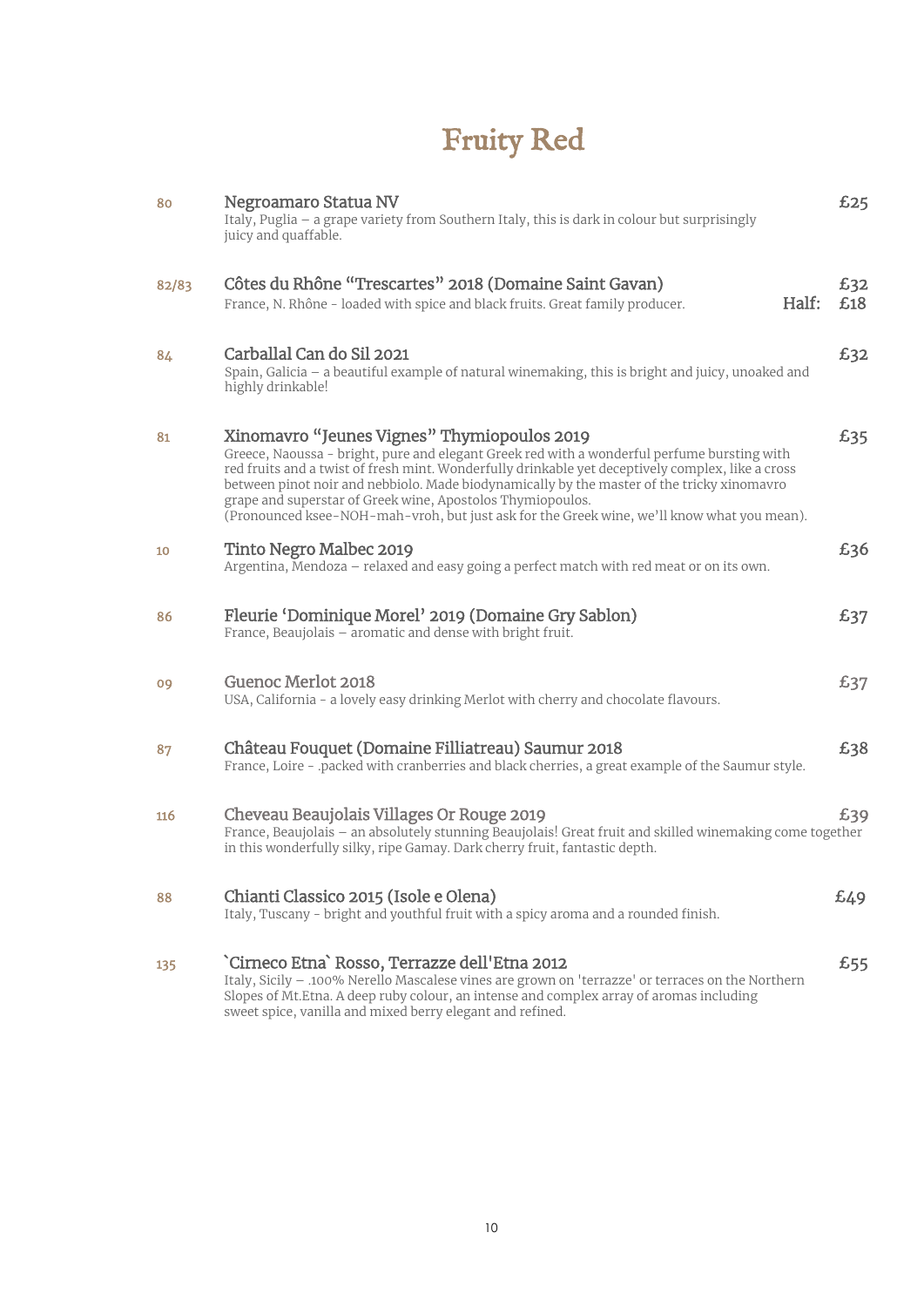## Smooth Reds

| 105 | Jim Barry "The Cover Drive" Cabernet Sauvignon 2018<br>Australia – mint and blackberry flavours. This is an easy going wine from a South<br>Australian legend.                                                                                                                                                          | £32 |
|-----|-------------------------------------------------------------------------------------------------------------------------------------------------------------------------------------------------------------------------------------------------------------------------------------------------------------------------|-----|
| 102 | Rioja 4 Elementos Fuego Tradicion 2017<br>Spain - Graciano, Tempranillo, Viura. Graciano and Viura, fresh, juicy red with bright ruby<br>notes of raspberry and licquorice. Great to drink on its own or with food.                                                                                                     | £35 |
| 101 | Cotes de Thongue VDP 2020 (Domanie les Filles de September)<br>France, Languedoc Roussillion - top family growers from this up and coming region.<br>Predominately Merlot this is youthful and juicy. One of Janice Robinson's<br>"100 Reds Worth Celebrating".                                                         | £36 |
| 106 | Barbera Briccotondo "Fontanafredda" 2019<br>Italy, Piemonte - rich, plummy, deep rustic red in colour with just a touch of liquorice.                                                                                                                                                                                   | £36 |
| 107 | Churchill's Estate Red 2017<br>Portugal, Douro - polished like a good claret, progressive wine making using native<br>grape varieties.                                                                                                                                                                                  | £38 |
| 121 | Château Milhau-Lacugue "Magali" 2015<br>France, Languedoc - superb example of how the Languedoc offer superb quality at modest prices.<br>Blended from Southern staples Syrah, Grenache Noir and Cinsault, this Saint-Chinian wine has<br>a fresh, lip-smacking finish that guarantees you'll want to take another sip. | £38 |
| 103 | Pas de L'Escallette, Petit Pas Rouge 2019<br>France, Languedoc - classic blend of Grenache, Syrah and Carignan. Grown at altitude this has<br>a zippy freshness makes for a perfect summer tipple.                                                                                                                      | £45 |
| 128 | Les Piliers de Maison Blanche 2016<br>France, Bordeaux, Montagne St Emilion - classic blend of Merlot and Cabinet Franc, ripe<br>fruit with a chocolate/oaky backbone. Organically and biodynamically produced                                                                                                          | £49 |
| 117 | Sughere di Frassinello 2016<br>Italy, Tuscany - a joint effort from Italian producer Castellare and French Chateaux Lafite, this<br>"super-Tuscan" is a vibrant, supple blend of Sangioveto, Merlot and Cabernet Sauvignon.                                                                                             | £50 |
| 112 | Orben Rioja 2018<br>Spain - estate co-founded by the legendary restaurant El Bulli as you would expect<br>this is a modern style Rioja, perfumed with concentrated ripe fruits.                                                                                                                                         | £57 |
| 114 | Château Musar 2015<br>Lebanon - despite war conditions and frequent tensions, wine has been produced by<br>the Chateau under high-risk conditions since 1930. Musar wine is quite unique, rich in<br>cherry flavours and complex smokiness.                                                                             | £61 |
| 115 | Château Cantemerle, 5ème cru Classé, 2012<br>France, Bordeaux, Haut Médoc - delicious, dense and complex this is a robust serious Claret.                                                                                                                                                                               | £77 |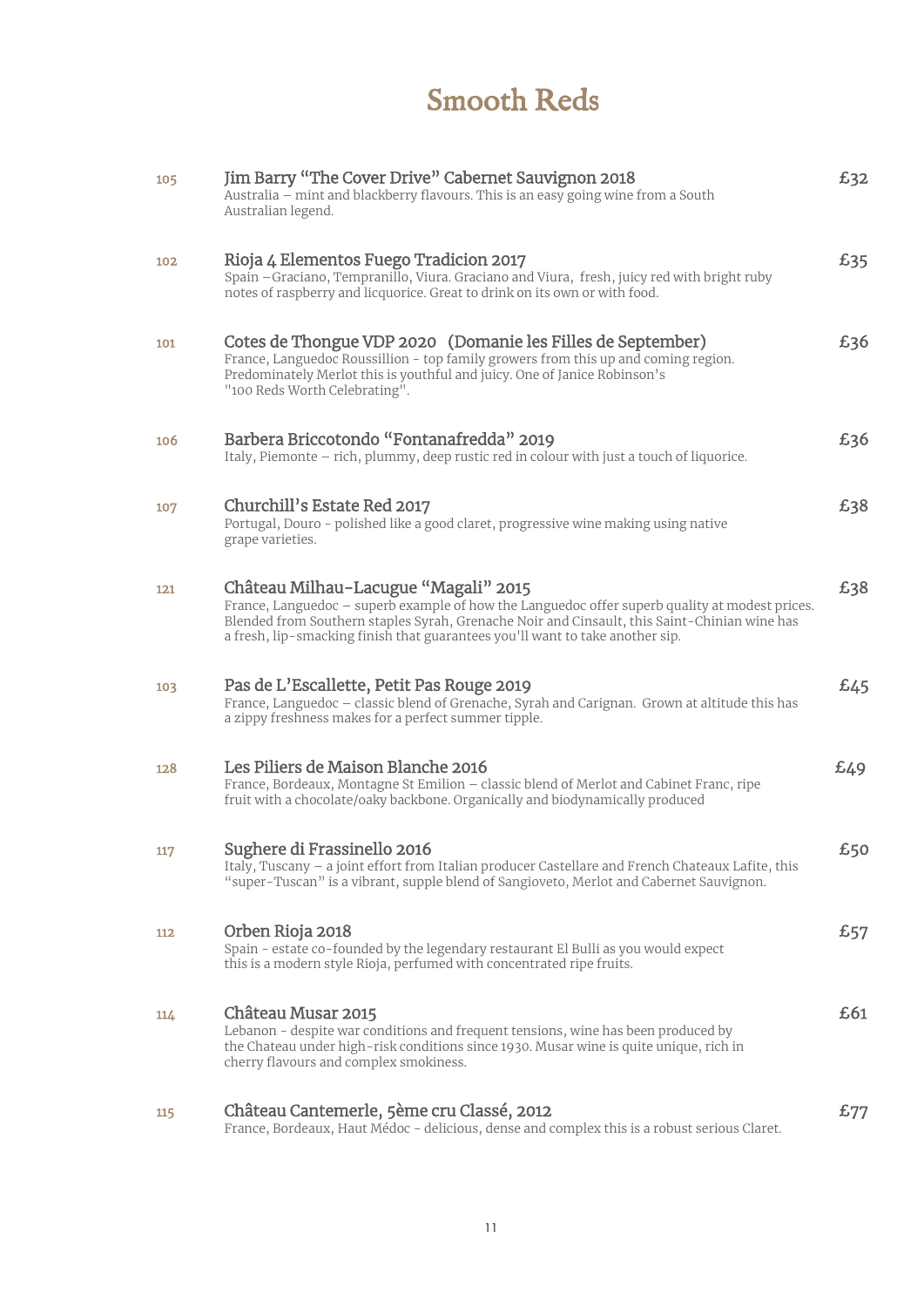### Full Reds

| 11  | 16 Stops Shiraz 2020<br>Australia, McLaren Vale - youthful and vibrant, with aromatic fruit flavours and a lovely<br>depth.                                                                                                | £32 |
|-----|----------------------------------------------------------------------------------------------------------------------------------------------------------------------------------------------------------------------------|-----|
| 120 | Aglianico del Vulture "Pipoli" Vigneti del Vulture 2018<br>Italy, Basilicata – from the remote volcanic soil of Mount Vulture this gem is made by<br>a small cooperative. Full bodied with sweet fruit and a smoky finish. | £36 |
| 125 | Mitolo "Jester" Shiraz 2018<br>Australia, McLaren Vale - dark, bold, rich and hedonistic in the style of renowned<br>wine maker Ben Glaetzer.                                                                              | £38 |
| 109 | Buitenverwachting Christine 2014<br>South Africa - glorious Bordeaux-style, smooth, mouth filling, dark rich and ripe.<br>One of SA's top wines.                                                                           | 640 |
| 126 | Norton Privada Malbec/Merlot/Cabernet Sauvignon 2017<br>Argentina - signature claret-style wine from this family producer's private reserve.                                                                               | 643 |
| 122 | Crozes Hermitage Cuvée Albéric Bouvet 2018 (Domaine Gilles Robin)<br>France (Rhone) - supple, smooth and plummy with savoury, autumnal fruit, this<br>is a winner!                                                         | £49 |
| 129 | Gigondas Domaine Raspail-Ay 2017<br>France, S. Rhône - hearty, full bodied and rich - 93 point from Parker.<br>Everything you might expect from this benchmark estate.                                                     | £52 |
| 130 | Châteauneuf du Pape 2006 (Domaine Raymond Usseglio & Fils)<br>France, S. Rhône - classic Chateau Neuf du Pape with sweet fruit and a rich full body.                                                                       | £54 |
| 131 | Barolo Broccardo 2010<br>Italy, Piedmont - very ripe, tannins are already soft. This is instantly pleasurable.                                                                                                             | £55 |
| 134 | Côte Rôtie, Madinière 2018 (Domaine Cuilleron)<br>France, N. Rhône - powerful and savoury with balanced ripe berry fruit. Perfectly<br>structured with a long, long finish.                                                | £92 |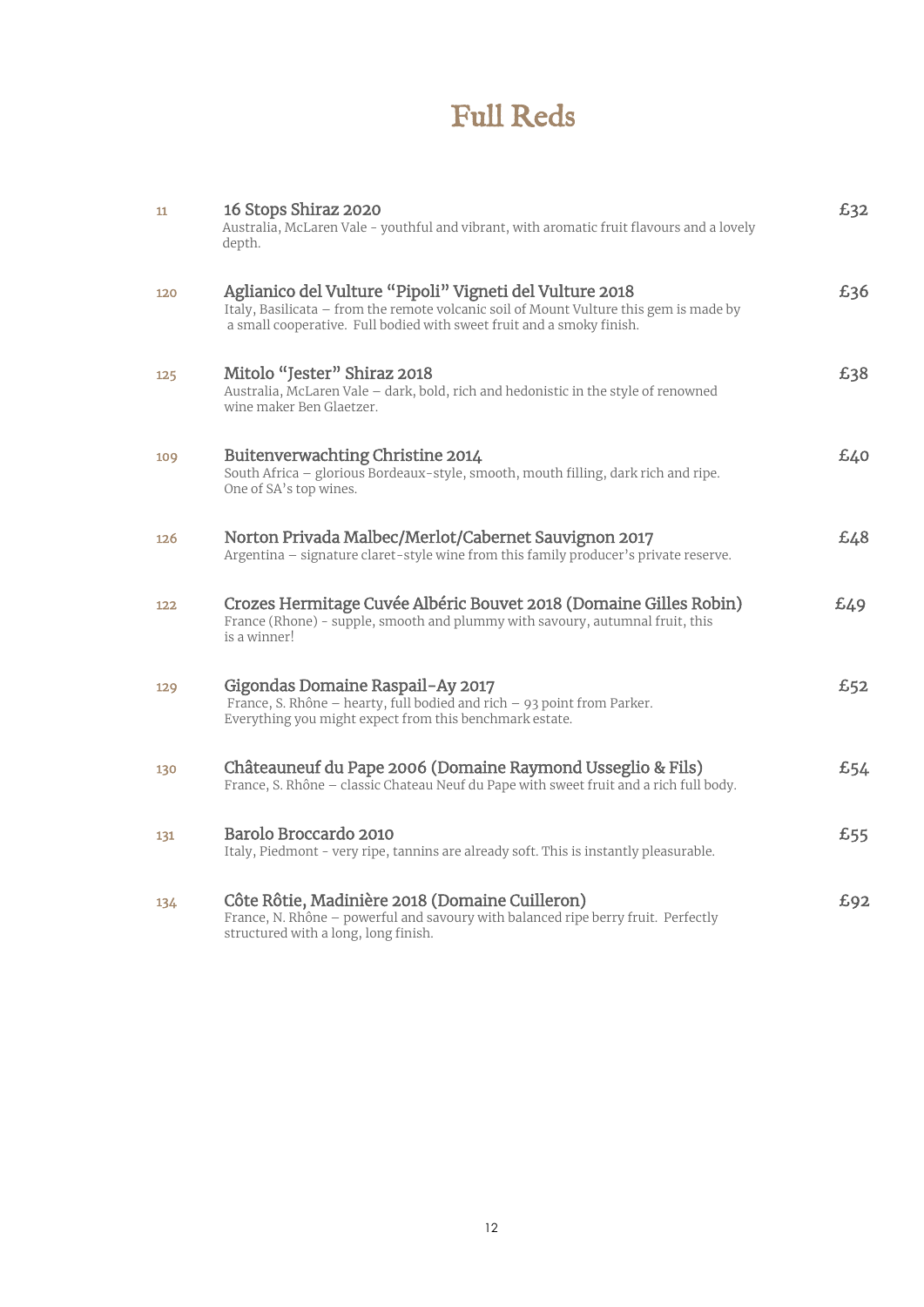# Pudding Wines

| 140 | De Bortoli Vat 5 Botrytis Semillon 2017<br>Australia - orange marmalade, dried apricots and hints of citrus.                                                                                                                           | Half:<br>100ml glass:         | £25<br>£7   |
|-----|----------------------------------------------------------------------------------------------------------------------------------------------------------------------------------------------------------------------------------------|-------------------------------|-------------|
| 148 | <b>Torres Floralis Moscatel Oro NV</b><br>Spain - Moscatel Oro, or 'Gold Muscat' is similar to a Vin Doux Naturel.<br>Orange blossom, and honeyed fruit with a touch of spiciness.<br>Ideal with chocolate, orange or fruity desserts. | 50cl bottle:<br>100ml glass:  | £31<br>£8.5 |
| 145 | Pedro Ximinez NV (El Candado)<br>Spain, Andalucia - one of the oldest producers in Jerez going back 600 years.<br>Dark, velvety dessert sherry, great for chocolate!                                                                   | Half:<br>100ml glass:         | £33<br>£10  |
| 149 | Barbeitto Rainwater Reserve Madeira NV<br>Portugal, Madeira – a fresh, light-weight blend with gentle, toasted aromas and<br>a Savoury note with a touch of citrusy acidity.                                                           | 50clBottle:<br>50mlglass:     | £36<br>£9.5 |
| 144 | Mt Horrocks Cordon Cut Riesling 2018<br>Australia - Stephanie Toole's iconic Riesling is perhaps one of the best<br>anywhere. Sensational citrus lime backbone and floral perfume, utter joy!                                          | Half:<br>100ml glass:         | £42<br>£12  |
| 147 | Vin Santo (Fattoria dei Barbi) 2012<br>Italy, Tuscany – Local speciality served with delicious cantuccini dunking biscuits                                                                                                             | Half:<br>100ml glass: $£10.5$ | £39         |
| 146 | Château Filhot Sauternes 2015<br>France, Bordeaux – Intense, honeyed and luscious. The classic pudding wine,<br>great with most puddings and cheeses.                                                                                  | Half:<br>100mlglass: $£11.5$  | £42         |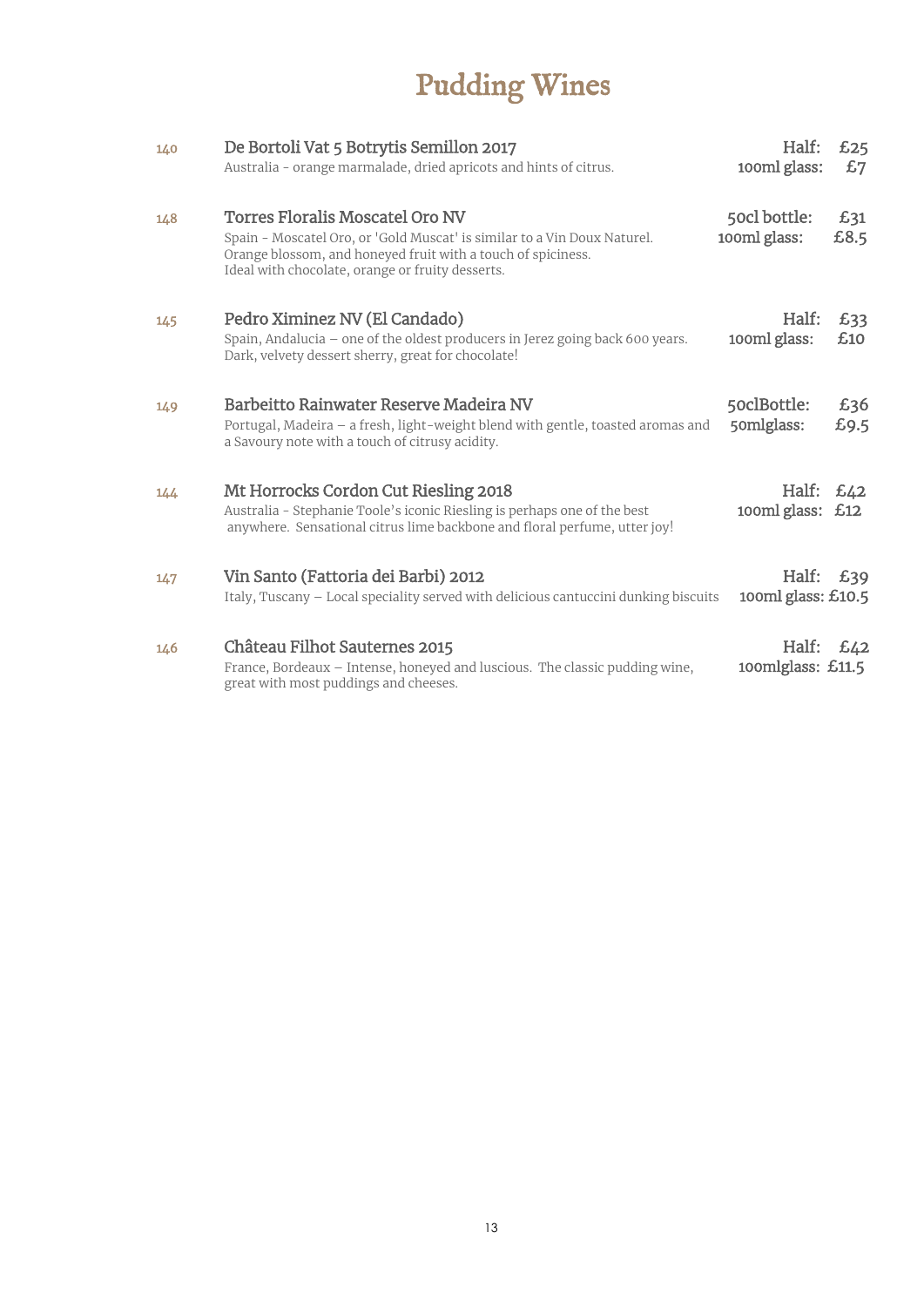# **Digestifs**

### Brandy/Armagnac

| www.armality.com<br>Remy Martin V.S.O.P<br>Courvoisier V.S.<br>Hine Rare V.S.O.P<br>Janneau<br>Remy Martin XO (extra old)                                                                                                                      | £5.75<br>£5.75<br>£5.75<br>£5.75<br>£17                                                                  |
|------------------------------------------------------------------------------------------------------------------------------------------------------------------------------------------------------------------------------------------------|----------------------------------------------------------------------------------------------------------|
| Scotch Whisky<br><b>Bells</b><br>Glenmorangie<br><b>Famous Grouse</b><br>Laphroaig<br>Macallan<br>Glenlivet<br>Glenfiddich<br>Cragganmore<br>Dalwhinnie<br>Lagavulin<br>Oban                                                                   | £4.25<br>£5.75<br>£5.75<br>£5.75<br>£5.75<br>£5.75<br>£5.75<br>£5.75<br>£6.25<br>£6.25<br>£6.25          |
| Other Whisky<br>Jameson Whiskey<br>Penderyn Madeira<br>Chivas Regal                                                                                                                                                                            | £5.75<br>£5.75<br>£5.75                                                                                  |
| Japanese Whisky<br>Hakushu<br>Yamazaki<br>Hibiki (12 years old)<br>The Chita                                                                                                                                                                   | £8<br>£9<br>£10<br>£10                                                                                   |
| Gin<br>Gordons<br>Foxtail "Thai Inspired"<br>Bombay Sapphire<br>Hendricks<br>Plymouth<br>Tanqueray<br>Chase GB<br>Chase Elegant<br>Chase Pink Grapefruit &<br>Pomelo<br>Chase Seville Marmalade<br>Wye Valley Gin<br>Seedlip Non-Alcoholic Gin | £4.25<br>£4.25<br>£4.75<br>£4.75<br>£4.75<br>£4.75<br>£5.25<br>£5.25<br>£5.25<br>£5.25<br>£5.25<br>£4.25 |

### Rum

| rum<br>Bacardi<br>Captain Morgan<br>Mount Gay Barbados XO                                                                                                                                                                                                 | £4.25<br>£4.25<br>£5.75                                  |
|-----------------------------------------------------------------------------------------------------------------------------------------------------------------------------------------------------------------------------------------------------------|----------------------------------------------------------|
| Port<br>Tanners Ruby LBV<br>Noval Tawny (10 Years old)                                                                                                                                                                                                    | £6.5<br>£6.5                                             |
| Sherry<br>Croft Original<br>Harveys Bristol Cream<br>Pedro Ximinez NV (El Candado).<br>Gonzalez Byass Matusalem Oloroso<br>Tio Pepe Fino<br>Barbeito Rainwater Reserve Madeira£5.25<br>Hilgado, Manzanilla Pasada<br>Gonzalez Byass Del Duque Amontillado | £5.25<br>£5.25<br>£5.25<br>£7.5<br>£5.25<br>£6.5<br>£7.5 |
| Liqueur Coffee<br>Irish Coffee<br>Amaretto Coffee<br><b>Baileys Coffee</b><br>Tia Maria Coffee<br>French Coffee (Cointreau)<br>Café Royale (Brandy)<br>Jamaican Coffee (Rum)                                                                              | £9<br>£9<br>£9<br>£9<br>£9<br>£9<br>£9                   |
| <b>Digestifs</b><br>Cointreau<br>Southern Comfort<br>Drambuie                                                                                                                                                                                             | £6.5<br>£6.5<br>£6.5                                     |
| Vodka<br>Smirnoff<br>Chase<br>Chase Smoked<br>Chase Rhubarb<br>Chase Marmalade<br>Grey Goose                                                                                                                                                              | £4.25<br>£5.25<br>£5.25<br>£5.25<br>£5.25<br>£5.75       |